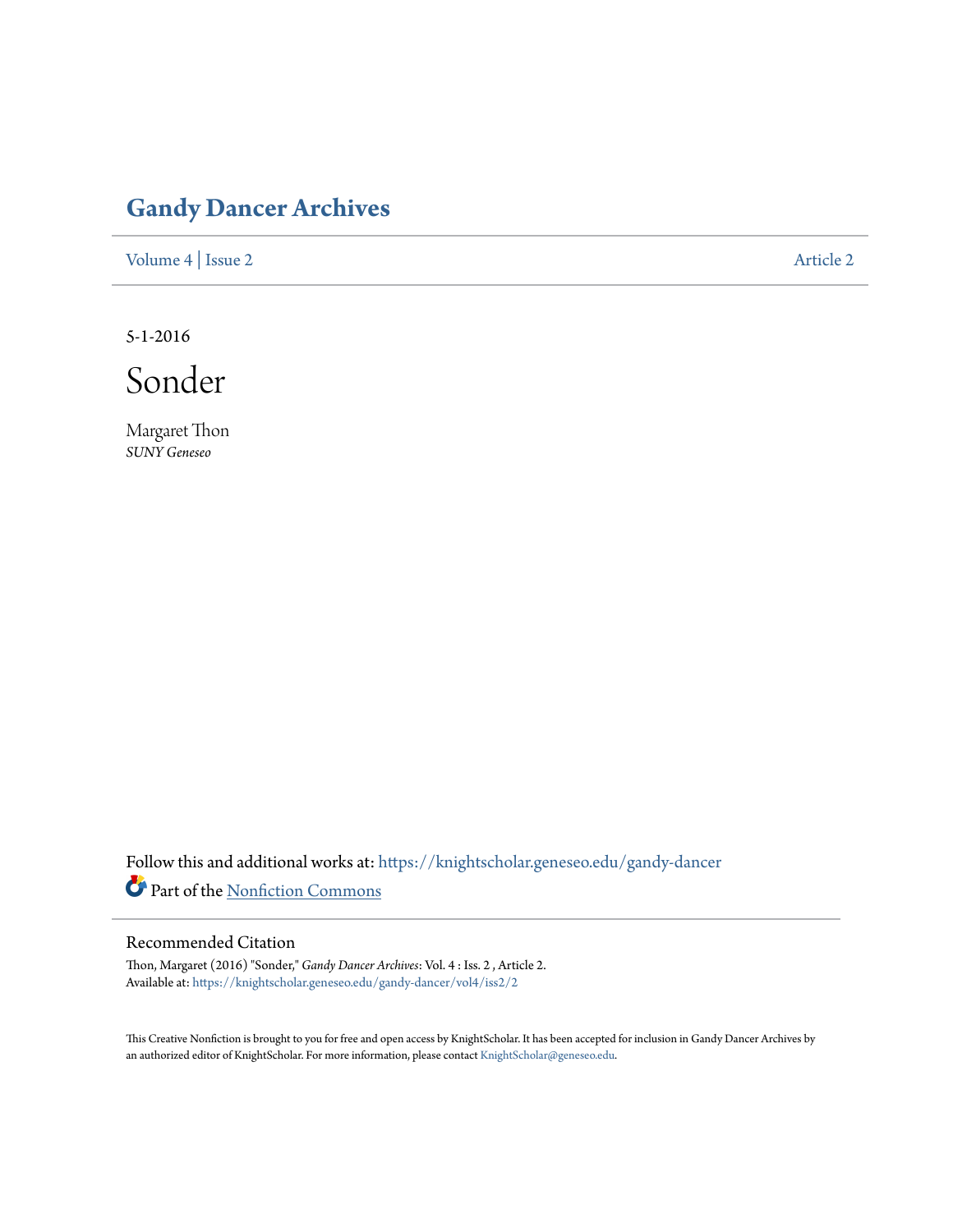# Sonder

## I.

I am twenty-one years old, and my job is to take care of the elderly in an adult living facility. Since I am the newbie at the job, I am often stuck working the overnight shift—ten o'clock at night until six o'clock in the morning. The majority of this shift involves helping people go to the bathroom every two hours. But at 4:30 a.m. sharp, one resident—I'll call him Walter—wakes up. This is when my job gets interesting, and the last hour and a half always flies by.

Walter is over ninety, and he makes sure you know it. He taught elementary school for something like forty years and then volunteered at the local hospital for thirty-something more. Despite the fact that Walter is far more mobile than most of the residents, and despite the fact that his memory is still as sharp as a straight razor, his morning routine takes longer than most of the others. I don't mind the extra time Walter takes, because I like listening to his stories.

On this particular morning, Walter is complaining that his son, who lives in Florida, is not coming to visit him for Father's Day.

"I just can't believe he isn't coming to see me."

I hand him his comb. "I'm sure they will set up a Skype session for you," I say.

Walter shakes his head. "Well, on Father's Day many years ago, my wife and I went up to visit his wife and him. She made this huge meal for us. My wife loved the meal very much and ate and ate and ate. I only ate a bit; it wasn't settling right with me for some reason. Well, my wife raved about the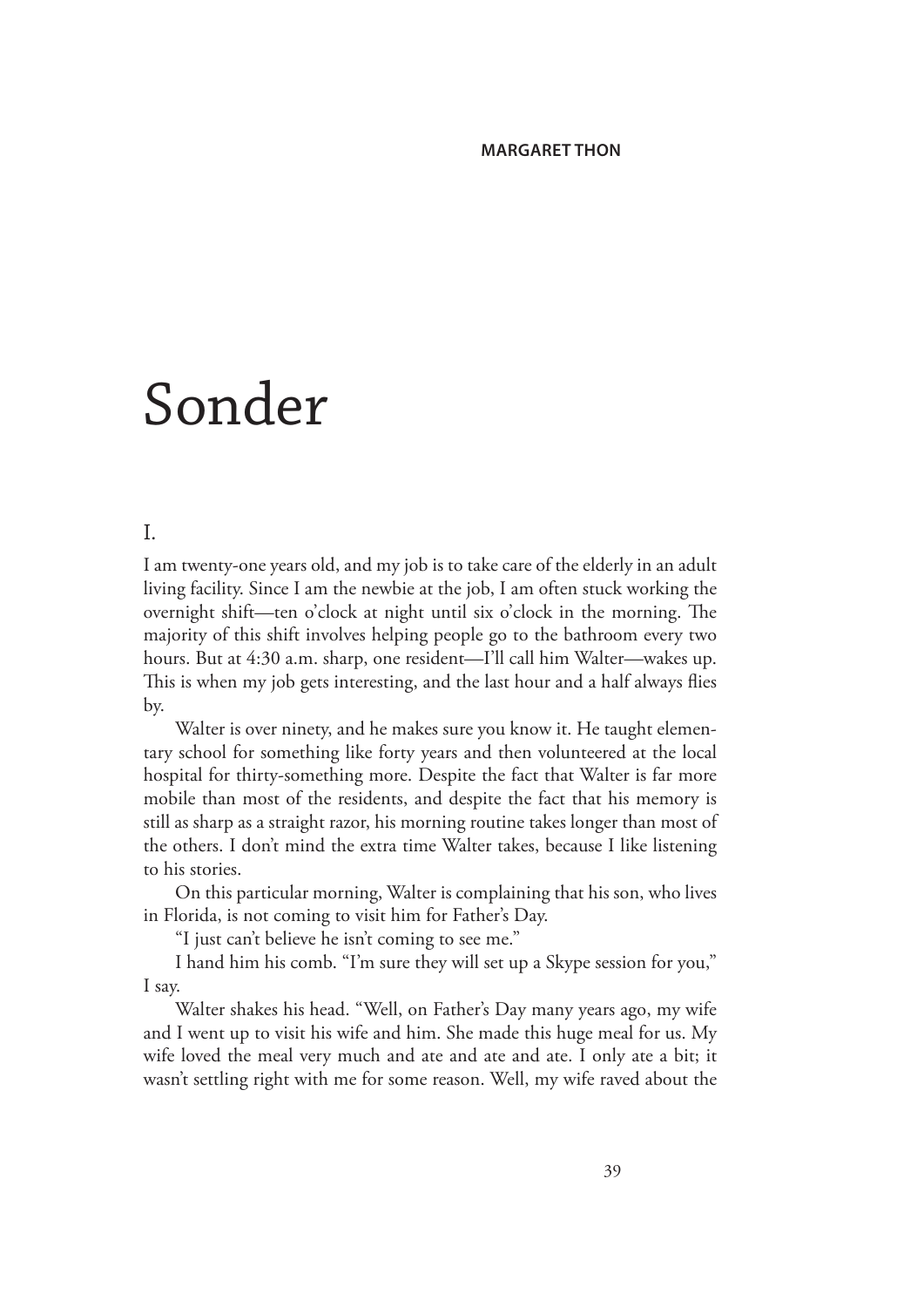meal. When we were driving home—it was about an hour drive—she began complaining that her stomach hurt something awful."

"That's no good," I say. I think the story is heading in the direction of his daughter-in-law's cooking giving his wife food poisoning. I knew Walter didn't like his daughter-in-law very much.

"Well, no, it was no good. So we get home and I tell her to lay down and I got her some milk of magnesia and I told her to rest. But, when I went to check on her a little later, she was unresponsive. So I drove her to the hospital and after they took her in, they came out a few minutes later and told me she was gone."

My throat tightens and my stomach twists into a knot. I am not sure how to respond to this unexpected revelation at the end of Walter's story—he didn't seem visibly upset by the memory. That meant I shouldn't be either. I had no idea that he was describing the day his wife died. Walter always told his stories in the same nonchalant tone while he combed his hair or situated his suspenders. Recounting them to himself, rather than to me.

"Oh, my. That's crazy, Walter," is the only thing I can think to say.

He continues combing back his gray hair well beyond the necessary amount. "That picture was taken just a week before she died. It was our twenty-fifth wedding anniversary." He motions to the yellowed, framed photograph on his nightstand. Walter, with horned rimmed glasses and a sports jacket, sits behind a full-faced woman with curls piled on top of her head.

"I can't believe they don't let us have paper towels in our rooms anymore. It makes everything much more inconvenient." I rip my eyes away from the photograph, in awe that Walter changed the subject so quickly. How could he get over his wife just like that? "Can you get me my belt?" he asks.

"Yes, of course."

I find out later that Walter never remarried. I calculate that he was fifty when she passed; he is ninety-two now. He has had forty-two years of time to process what happened to her. He has had forty-two years of memories without his wife.

#### II.

A few weeks ago, I received a phone call from my mom and learned that my grandfather was diagnosed with Alzheimer's disease—a condition that is common among the residents I work with. It's terrifying to know what my grandpa has in store—what my dad, my aunt, my cousins, my entire family will have to witness over the next few years. I've witnessed it—the sorrow in the eyes of family members as they watch their loved one barely able to pick up a fork and feed themselves. My first thought when I found out about my grandpa was, *I need to write his stories down.* He won't be able to share them for years and years, like Walter has had the gift to do.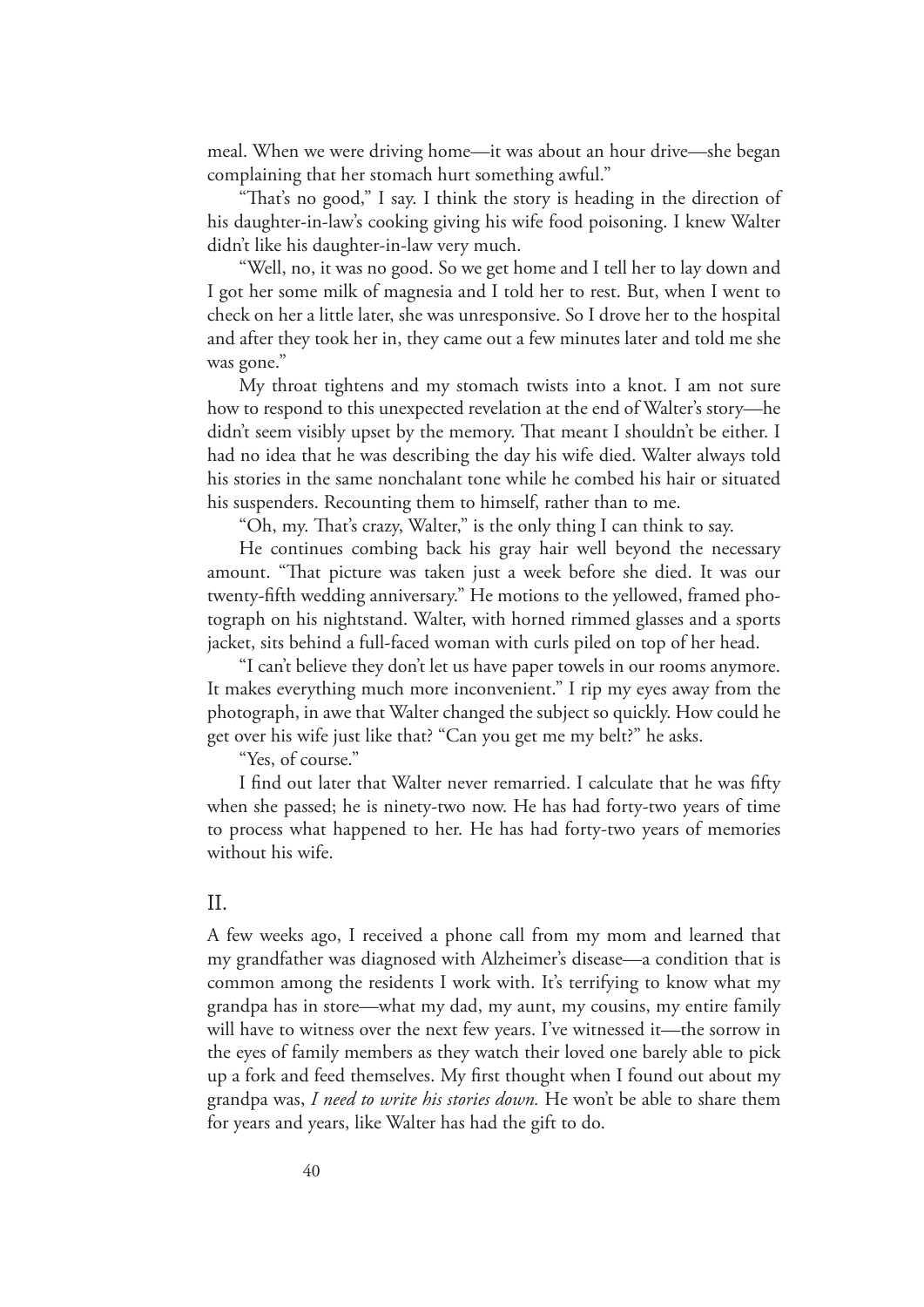My grandpa was once a diving clown on the Atlantic City board walk. He was picked out of a line-up during the Korean War to be a guard for a fourstar general. He was the oldest of four boys and his father died when he was a young teenager. He can tell you anything you need to know about classic cars. He loves horror movies. He met his wife driving a taxi cab.

He has eighty-two years of experience that can still live on if written down.

### III.

My dad and I are standing in line at Starbucks on a weekend when I decided to get away from campus for a while and make the two hour drive home. The baristas are shuffling around behind the counter—their green aprons whipping as they glide from espresso machine to fridge to register. I concentrate on the rich smell of coffee filling my nose as I try to muster the courage to bring up the topic of my grandpa. It's the first time I've seen my dad since hearing the news, and I don't want to seem unaffected by the situation—working with old people makes you realistic. But I also don't want to tiptoe around the conversation, so I just say, "We should really record grandpa telling some of his own stories and family stories before his memory gets too bad." I carefully look at my dad out of the corner of my eye, trying not to be too intense about the urgency of the situation. I know that with medicine, my grandpa could have as little as six months of lucid memory left.

"He's actually written a lot down already, throughout his life," my dad says, staring at the menu board hanging above us, even though he always gets a *grande* hot mocha.

I'm surprised when my dad says this—my grandpa was a writer? How did I not know that I shared this deeply engrained quality with him? "Wow. That's great, then," I say, relieved that his memories are preserved; waiting to be shared when he no longer can.

I picture my grandpa as a small boy with a full head of hair, slicked back, and overalls unbuttoned. He is sitting on the ground, looking up at a white haired man. The man is shaking his finger and imparting wisdom to my grandpa. But that's not how it works. More likely, my grandpa listened to the stories of others, just as I do. He let them sink in and he let them change him. Then he realized, "I need to write down what I've done, what I've seen, the people I've met. I need to tell my story."

#### IV.

On one of my few nights off from work, I decide to go to downtown Cortland to watch a band that's a part of the Main Street Summer Music Series, a program coordinated by the town to attract locals to Main Street to sustain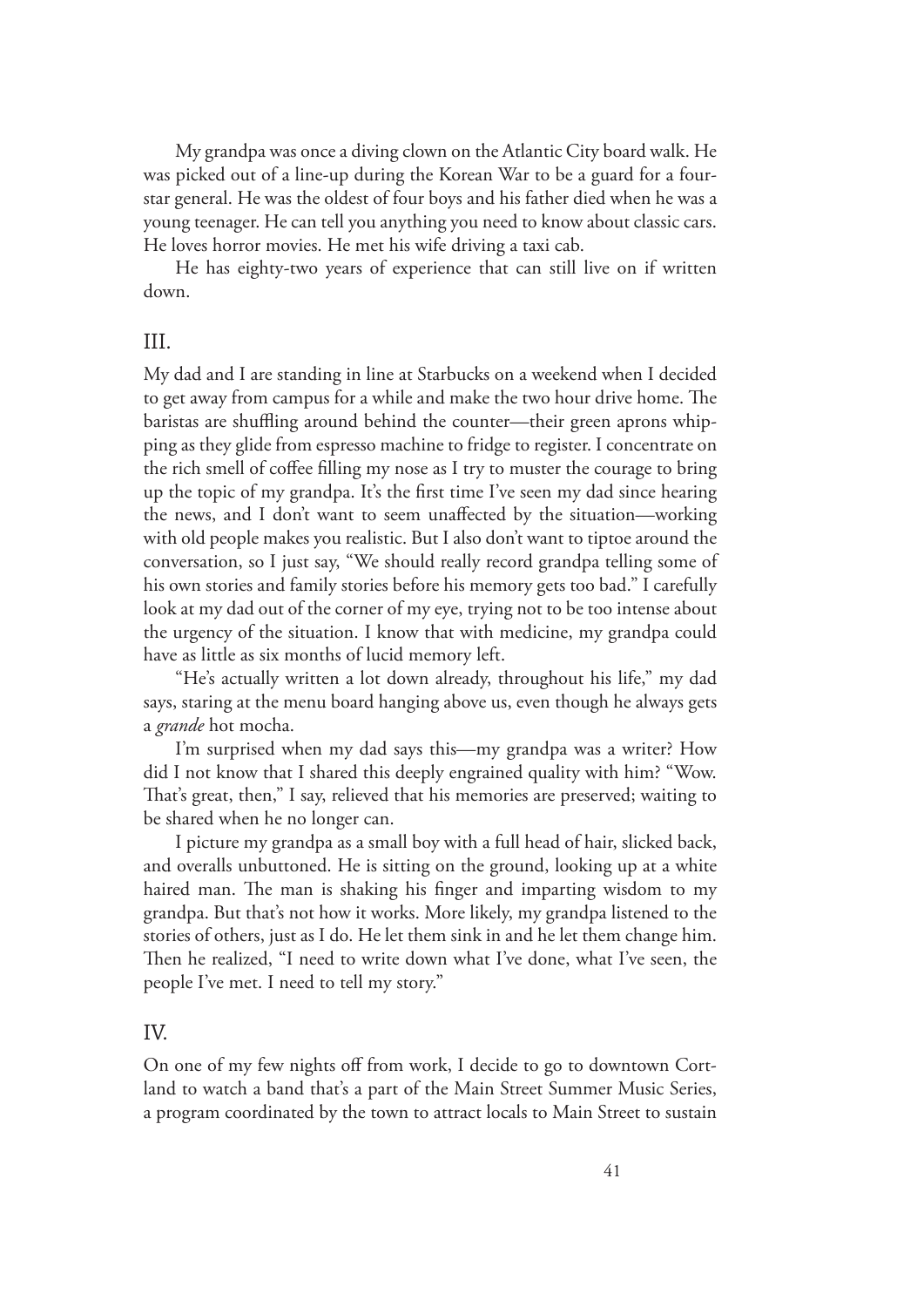businesses while the college students are gone. The concerts—usually local cover bands—always take place outside in a small parking lot and the Cortland Beer Company sets up a tent. Quite a few people show up every Friday to enjoy a few drinks, socialize, and have an excuse to bask in the warm weather that is so coveted during New York State summers.

I grab a Red Dragon Lager and sit down on a concrete parking block toward the middle edge of the crowd. People of all ages line up in rows of plastic lawn chairs. Some brave women in their mid-forties are spastically dancing in the front—flopping their arms in an attempt to get the lead singer's attention. The band plays song after song of classic rock and country. I bob my head to the music. They actually aren't half bad, for Cortland.

 As I look across the crowd, I think that each person has a story to tell. Each person is currently creating a memory in their life and each person has had memories stored in their past. I wonder if the women dancing in the front are married and unhappy, or if they are newly divorced and feel free, or if their husbands are sitting in the back, smiling because their wives have still got it. I wonder if the middle-aged man in the wheelchair twisted his ankle or if he has a degenerative disease that has immobilized him for the rest of his life. I wonder if the two little girls whispering to each other will still be friends when they are seniors in high school. I wonder who these people share their stories with—who have they passed their experiences on to? Who will keep them alive when they no longer can themselves? How many of them are writers? How many of them have been written about?

The band shifts from a wild rendition of "Sweet Home Alabama" into a slow country song; I can't remember its name. The song is a love story. It's about a man longing for the girl who left him years before. The lyrics are sappy. Slowly, people in the crowd either grab the hands of their significant other and join the women in the front, or they simply stand and sway with each other in front of their chairs, holding their lovers closely.

I feel a nudge from the younger man sitting next to me. His eyes are glossy with booze. He leans toward me. "My parents tell me that my grandparents used to tear it up on the dance floor. My grandma and grandpa never drank alcohol in their lives, but they would go out and just dance and dance and dance. They were always the last ones on the floor at the end of the night."

"Do they still dance?" I ask. It was a dumb question—he clearly said *used to*. He said his parents had told him the story; his grandparents probably weren't even alive anymore. But I can't help but hope that his response will be that they are still alive and physically able to twirl each other into the wee hours of the morning. I hope that they were able to grow old healthily with each other, unlike Walter and his wife. I hope that they are still sharing their memories with each other and their grandkids, something my grandfather will soon be unable to do.